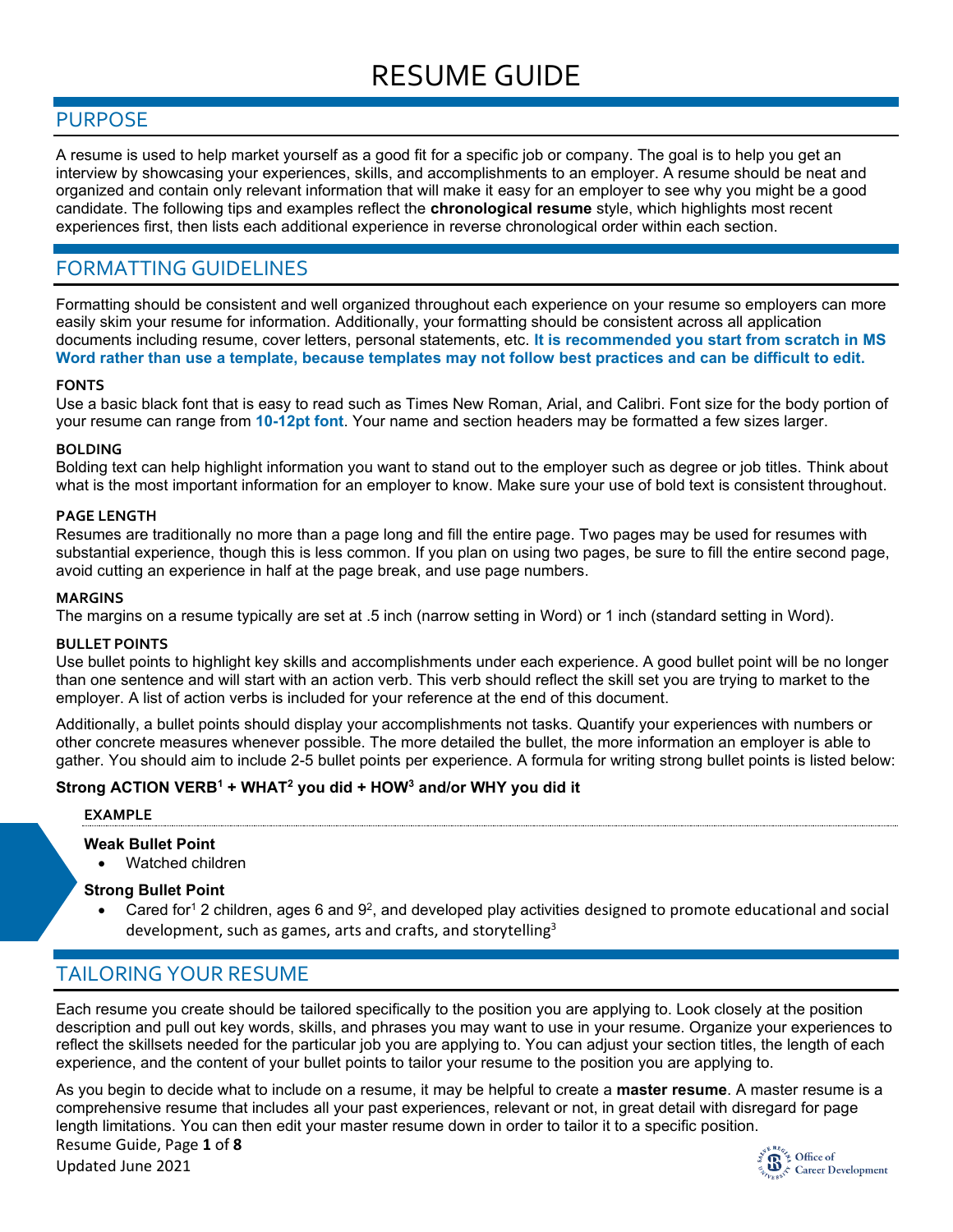# WHAT NOT TO INCLUDE

Regardless of what you are applying to, there are a few things you should avoid including on your resume. There are, of course, exceptions to every rule, but in general you should avoid including the following:

• **Objective Statements / Personal Summaries**

It is no longer considered a best practice to start your resume with an objective statement or some kind of summary since these statements usually take up valuable space that could be used to describe your experiences.

• **Colors and Graphics**

While you may want to use color or graphics to show your personality and set you apart from other applicants, be aware that some employers may toss out a non-traditional looking resume in favor of something more standard. Let your experiences speak for themselves and avoid using colors or graphics.

- **Old Experiences and High School Experiences (after sophomore year)** Unless an experience is extremely relevant to what you are applying to it is probably safe to leave these off. By the end of your sophomore year in college you should have started to replace these experiences with new ones.
- **References (these go in a separate document, not on your resume)** Avoid making the employer do any extra work by having to request your references. Instead provide a list of 3-5 references in a separate document. A sample reference sheet is listed towards the end of this guide.

# RESUMES VS. CURRICULUM VITAS (CV)

A CV is an academic, research focused resume traditionally used in academic, research, health care settings, and abroad. CVs are not restricted in length and may include a lengthy "Publications and Presentations" section in which outof-classroom presentations and co-authored publications are listed. Otherwise, these styles are interchangeable.

# PERSONAL INFORMATION

Your resume should start with a header including your name and contact information. Your name should be large and prominent at the top of your resume. This can be justified on left, center, or right as you prefer.

#### **INCLUDES**

- Contact Information: Full Name, Address (full address or just City, State), Phone Number, and Email Address
- Portfolium, LinkedIn, or other professional portfolio, **optional**

#### **EXAMPLE**

# **CALEB HAAS**

Providence, RI | 401-555-8774 | caleb.haas@salve.edu https://linkedin.com/in/calebhaas

# EDUCATION

List your education starting with your most recent experience. You do not need to include your high school or, if you are a transfer student, your previous college(s), though you may. **You may swap whether you list your degree title or the institution name first, depending on what you are applying to.**

#### **INCLUDES**

- Degree title(s)
- Academic Honors (Dean's List, GPA if above 3.0, etc)

#### **EXAMPLE**

#### **EDUCATION**

**Salve Regina University**, Newport, RI Anticipated May 2022 Bachelor of Arts in Administration of Justice, Minor in English Communications Cumulative GPA: 3.67, Dean's List

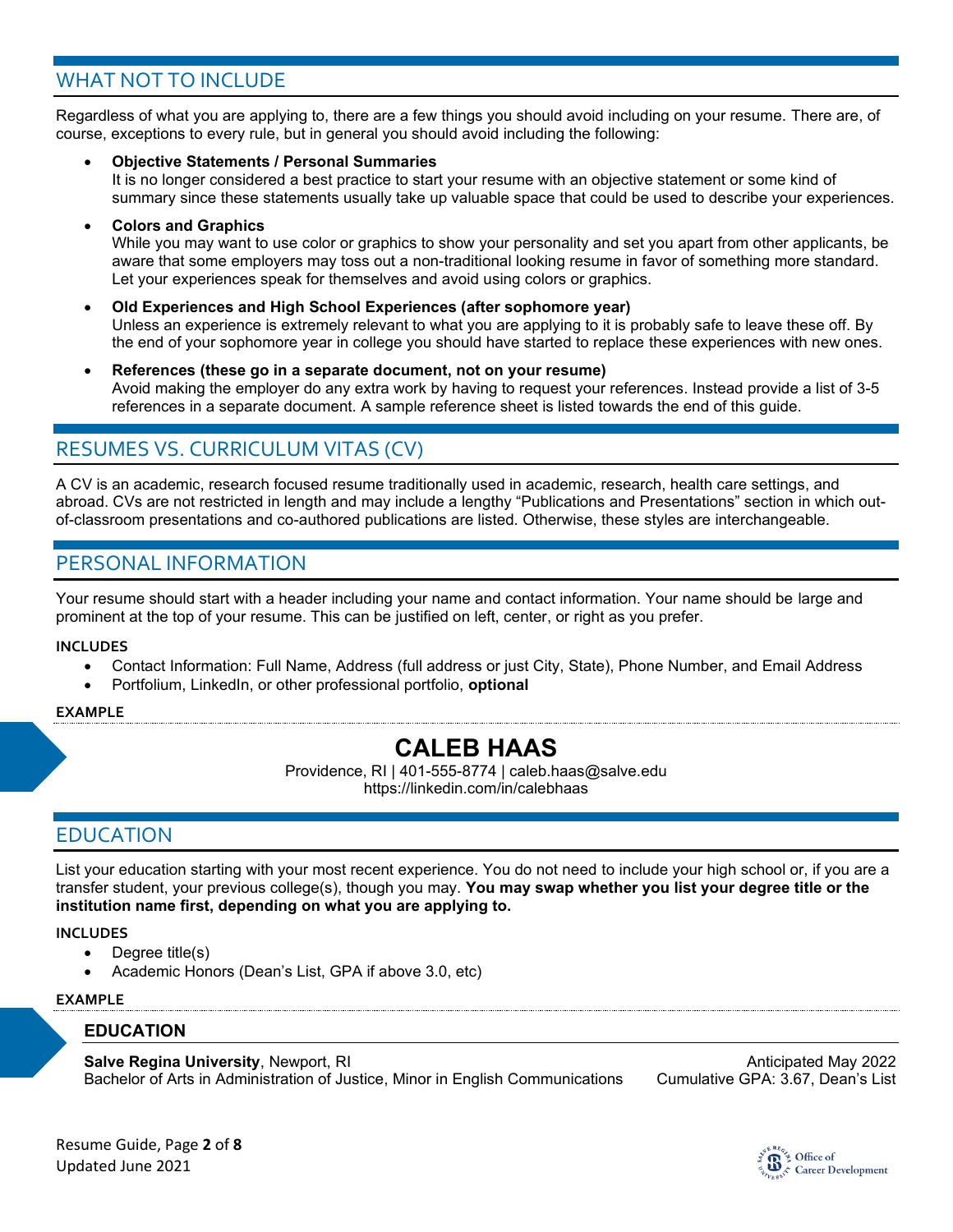# EXPERIENCES

The titles for each of your sections can vary based on the skill sets and experiences you want to market to the employer. **You may want to include a blanket "Experience" section on your resume which includes all of your experiences in reverse chronological order, or you may want to categorize your experiences by breaking them up into various sections.** For example, you may want to highlight your more relevant experiences by breaking them up under two separate sections titled, "Relevant Experience" and "Additional Experience". You can even be more specific with your section headers to reflect a particular skillset, for example, you could have a section titled "Non-Profit Experience", "Federal Work Experience", "Writing and Editing Experience", etc.

#### **INCLUDES**

- Job/Experience Title
- Organization's name and location
- Bulleted description of skills and accomplishments starting with action verbs
- Dates of employment (usually aligned against the right margin)

#### **EXAMPLE**

#### **LAW AND POLICY EXPERIENCE**

**Grant Policy Advising Intern**, Rhode Island Emergency Management, Cranston, RI June 2021 – Present

- Monitor Homeland Security Grant compliance for local Fire, Police, and Public Works Departments by coordinating site-visits and verifying paperwork to ensure grant funded equipment is being utilized properly
- Audit local departments compliance with grant regulation and deliver an auditing report to grant funded departments to complete auditing process
- Respond to grant policy questions submitted via email and maintain individual department files

# RELEVANT COURSEWORK

If you are applying to a position within your academic field, you might consider including some of your relevant coursework. Introductory level courses may be left off and you should tailor your course list directly to the position you are applying to (ie. For a marine biology research position, you might leave off BIO 111, General Biology, but include BIO 260, Marine Biology). Coursework can be included in a variety of ways:

#### **EXAMPLE 1 (AS PART OF EDUCATION, IF YOU WANT TO SHOW GENERAL BREADTH OF KNOWLEDGE)**

#### **EDUCATION**

**Bachelor of Arts in Administration of Justice, Minor in English Communications** Anticipated May 2022 Salve Regina University, Newport, RI Cumulative GPA: 3.67, Dean's List

**Relevant Coursework:** Criminal Law, Criminal Procedure, Contemporary Trends and Issues in the Justice Process

#### **EXAMPLE 2 (IN ITS OWN SECTION, IF YOU HAVE A SPECIFIC PROJECT TO HIGHLIGHT)**

#### **RELEVANT COURSEWORK**

**Criminal Law**, Salve Regina University **August – December 2021** August – December 2021

- Analyzed and interpreted the decisions of English and American Courts as they pertain to the rules and doctrines of substantive criminal law
- Researched the relationship between education and crime and completed a 12 page literature review
- Presented research findings for 30 minutes in front of the class and participated in a poster presentation

Additionally, if you have publications, presentations, poster presentations, etc. you would like to include on your resume, you can list these out as citations. The example below is in APA format, but use whatever is common in your field.

#### **PUBLICATIONS AND PRESENTATIONS**

**Haas, C.** & S. Wyatt (2019, March). *Higher education and its impact on crime rates in the Northeastern United States*, Poster session presented at the annual SRU Day Research Symposium, Salve Regina University, Newport, RI.

Amin, N., **Haas, C.** & S. Wyatt (2018, April). The 21st century city and the rise of crime. *Journal of Metropolitan Law*. 14 (5): 64-72. Retrieved from https://www.metrolaw.com/research/2017-14-5.pdf

Resume Guide, Page **3** of **8** Updated June 2021

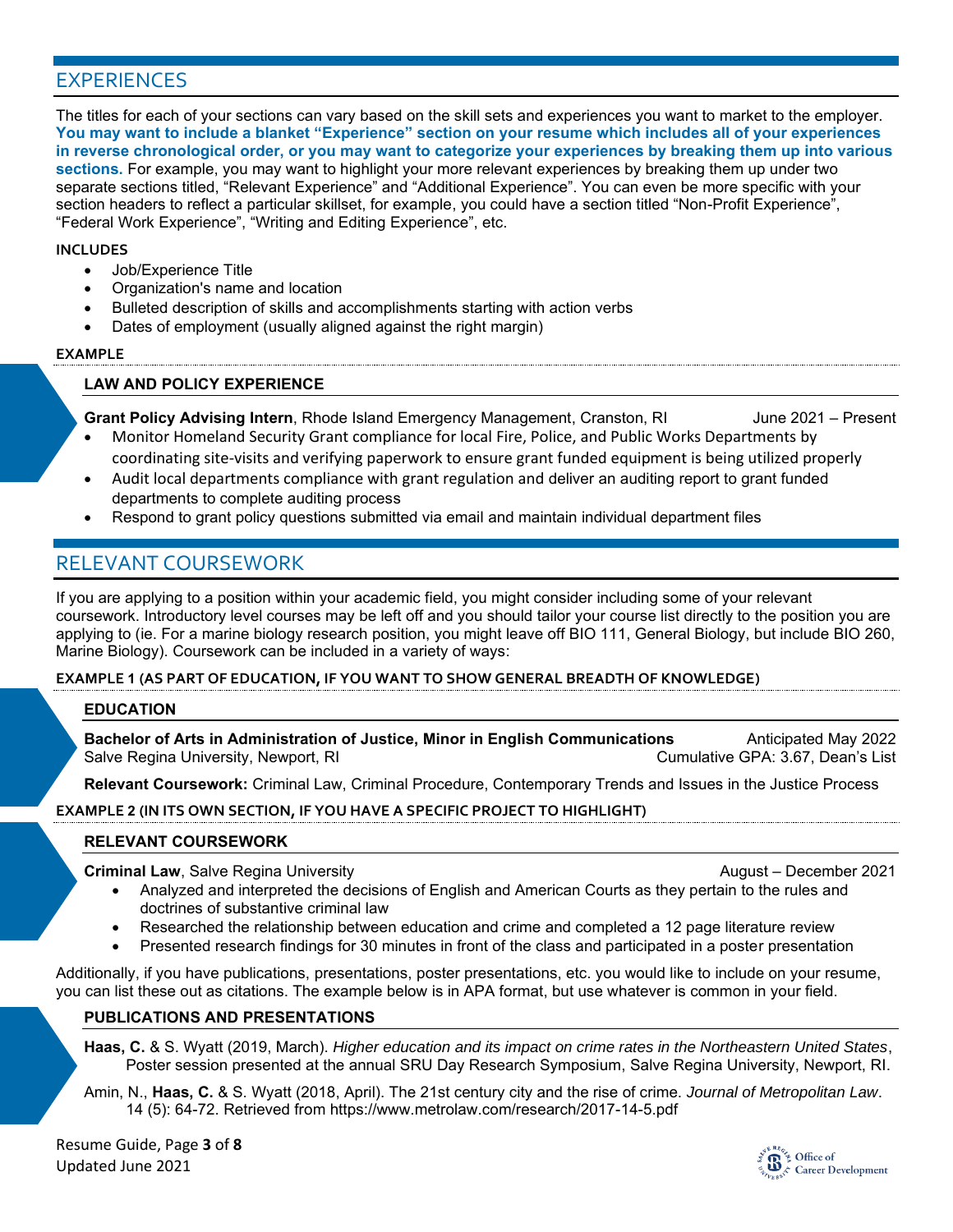# INTERNATIONAL & STUDY ABROAD EXPERIENCE

Similarly to Relevant Coursework, Study Abroad Experiences can be included on your resume in a variety of ways, depending on how much you want to highlight this information for the employer.

#### **EXAMPLE 1 (AS PART OF EDUCATION)**

#### **EDUCATION**

Bachelor of Arts in Administration of Justice, Minor in English Communications **Anticipated May 2022**<br>Salve Regina University, Newport, RI<br>List Salve Regina University, Newport, RI

#### **Study Abroad** January – May 2019

Universidad de los Andes, Santiago, Chile

#### **EXAMPLE 2 (IN ITS OWN SECTION)**

#### **INTERNATIONAL EDUCATION**

**Study Abroad**, Universidad de los Andes, Santiago, Chile January – May 2019

- Developed fluency in written/spoken Spanish
- Gained awareness of global, legal, and political issues through courses on Chilean law and policy
- Researched the relationship between crime and socioeconomic climate in Chile

# SKILLS, LANGUAGES, CERTIFICATIONS, ETC

You may want to include technical skills, language skills, training, or certification sections on your resume if your job will require you to call upon a specific skill set. For example, an Accounting major may want to list familiarity with commonly used software platforms such as Microsoft Excel or QuickBooks in a "Computer Skills" or "Software Applications" section. **A skills section should not include soft skills such as, "able to work as part of a team" or "highly motivated"**; these skills should be included as part of your cover letter or your bullet points. You can title these sections however you would like to tailor them to the position you are applying to.

#### **EXAMPLE**

#### **SKILLS & CERTIFICATIONS**

**Computer:** Microsoft Office Suite, Abacus Data Systems AbacusLaw, SPSS **Languages:** English (fluent), Spanish (fluent), Arabic (moderate)

**Adult and Pediatric First Aid/CPR/AED, American Red Cross, Middletown, RI Expires August 2022** 

### OTHER POSSIBLE SECTIONS

Some additional sections you may consider including on your resume are below, but you are not limited to only these.

**CAMPUS INVOLVEMENT, VOLUNTEER WORK, HONORS, AWARDS & ACHIEVEMENTS**

#### **EXAMPLE 1 (MORE DETAIL)**

### **CAMPUS INVOLVEMENT**

**Orientation Leader,** Office of Student Activities **July – August 2021** July – August 2021

- 
- Served as a resource and mentor to 15 students throughout their first year at Salve • Planned and directed ice-breaker and team-building activities to facilitate interaction between new students

**EXAMPLE 2 (LESS DETAIL)**

#### **CAMPUS INVOLVEMENT**

**Vice President,** Administration of Justice Club September 2021 – Present **Orientation Leader,** Office of Student Activities **July – August 2021** July – August 2021

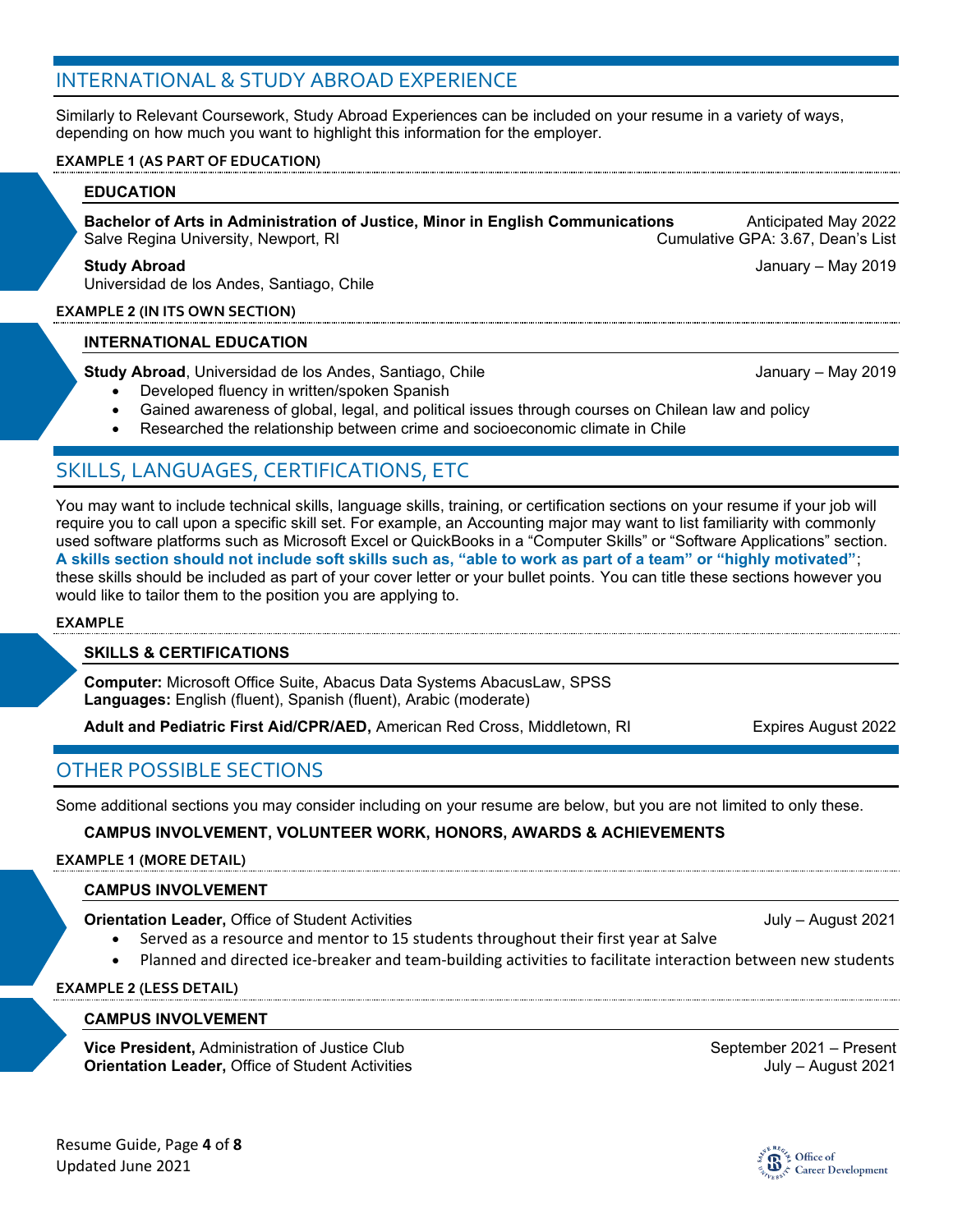# **CALEB HAAS**

Providence, RI | 401-555-8774 | caleb.haas@salve.edu https://linkedin.com/in/calebhaas

#### **EDUCATION**

Bachelor of Arts in Administration of Justice, Minor in English Communications **Anticipated May 2022**<br>Salve Regina University, Newport, RI Salve Regina University, Newport, RI

Universidad de los Andes, Santiago, Chile

#### **LAW AND POLICY EXPERIENCE**

Grant Policy Advising Intern, Rhode Island Emergency Management, Cranston, RI June 2021 – Present

- Monitor Homeland Security Grant compliance for local Fire, Police, and Public Works Departments by coordinating site-visits and verifying paperwork to ensure grant funded equipment is being utilized properly
- Audit local departments compliance with grant regulation and deliver an auditing report to grant funded departments to complete auditing process
- Collaborated with staff in the completion of a 40 page Policies guidebook completed in July 2015
- Respond to grant policy questions submitted via email and maintain individual department files

#### **RELEVANT COURSEWORK**

#### **Criminal Law**, Salve Regina University August – December 2021

- Analyzed and interpreted the decisions of English and American Courts as they pertain to the rules and doctrines of substantive criminal law
- Researched the relationship between education and crime and completed a 12 page literature review
- Presented research findings for 30 minutes in front of the class and participated in a poster presentation for Administration of Justice students and faculty

#### **Controversial Legal Issues**, Salve Regina University August – December 2020

- Examined current legal issues that have become apparent since 9/11 through readings and class discussion
- Wrote a 20 page research paper focusing on the Patriot Act and the strain between privacy interests and intelligence gathering in a post 9/11 world

#### **CAMPUS LEADERSHIP EXPERIENCE**

**Vice President**, Administration of Justice Club, Salve Regina University September 2021 – Present

- Organize a fundraising event each spring and managed the progress of individual planning committees
- Edit and distribute the club newsletter to members and campus community

#### **Orientation Leader**, Office of Student Activities, Salve Regina University **July – August 2021**

- Assisted in the implementation of orientation programs for first year and transfer students and their families
- Served as a resource and mentor to 15 students throughout their first year at Salve
- Planned and directed ice-breaker and team-building activities to facilitate interaction between new students

#### **VOLUNTEER EXPERIENCE**

**Volunteer**, Court Appointed Special Advocates (CASA), Providence, RI August 2021 – Present **Volunteer**, Habitat for Humanity, Salve Regina University **Julie 19th** January 2020 – Present

#### **ADDITIONAL EXPERIENCE**

**Waiter**, Red Parrot, Newport, RI September 2018 – Present

- Write down or memorize customer food orders and enter them into computer system for transmittal to kitchen staff
- Prepare checks that itemize and total meal costs and sales taxes



**Study Abroad** January – May 2019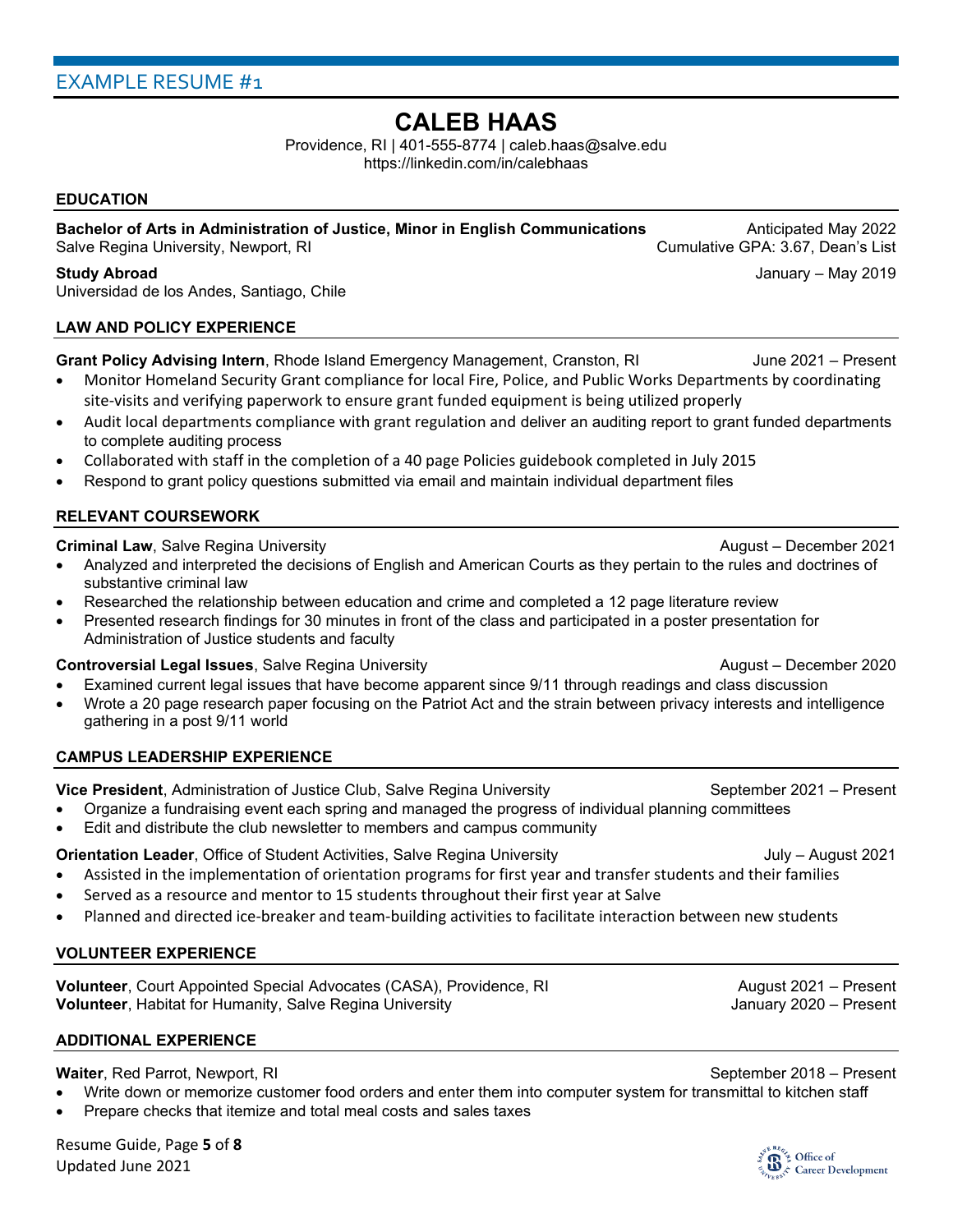# **Mobius M. Mobius**

Fall River, MA  $(555) 555 - 5555$ mobius.mobius@salve.edu

# **Education**

**Salve Regina University,** Newport, RI Anticipated May 2025 Bachelor of Arts in Psychology

# **Work Experience**

**110 Grill,** Fall River, MA Seasonally, June – Aug.; 2016 – Present

Server/Busser

- Write down or memorize customer food orders and enter them into computer system for transmittal to kitchen staff
- Answered questions about menu items and daily specials
- Prepare checks that itemize and total meal costs and sales taxes
- Cleaned and bussed tables

# **Leadership Experience**

**National Honors Society, B.M.C. Durfee High School, Fall River, MA Oct. 2019 – May 2021** Member

- Aided in planning multiple volunteer and community engagement experiences including a Halloween haunted house for the local elementary school, a Thanksgiving canned food drive, a holiday party at a local nursing home, and a spring fling festival
- Participated in the planning and implementation of the annual induction ceremony

**Class Council,** B.M.C. Durfee High School, Fall River, MA Sept. 2018 – May 2021 Vice President

- Organized a fundraising event each spring and managed the progress of individual planning committees
- Maintained club's social media pages including Instagram, Facebook, and Twitter
- Recruited new members to the club at the annual recruitment fair each fall
- Assisted with the design of the annual homecoming float

# **Additional Involvement**

**Psychology Club,** Salve Regina University, Newport RI Sept. 2021 – Present **Varsity Basketball Team,** B.M.C. Durfee High School, Fall River, MA Sept. 2018 – May 2021

Resume Guide, Page **6** of **8** Updated June 2021

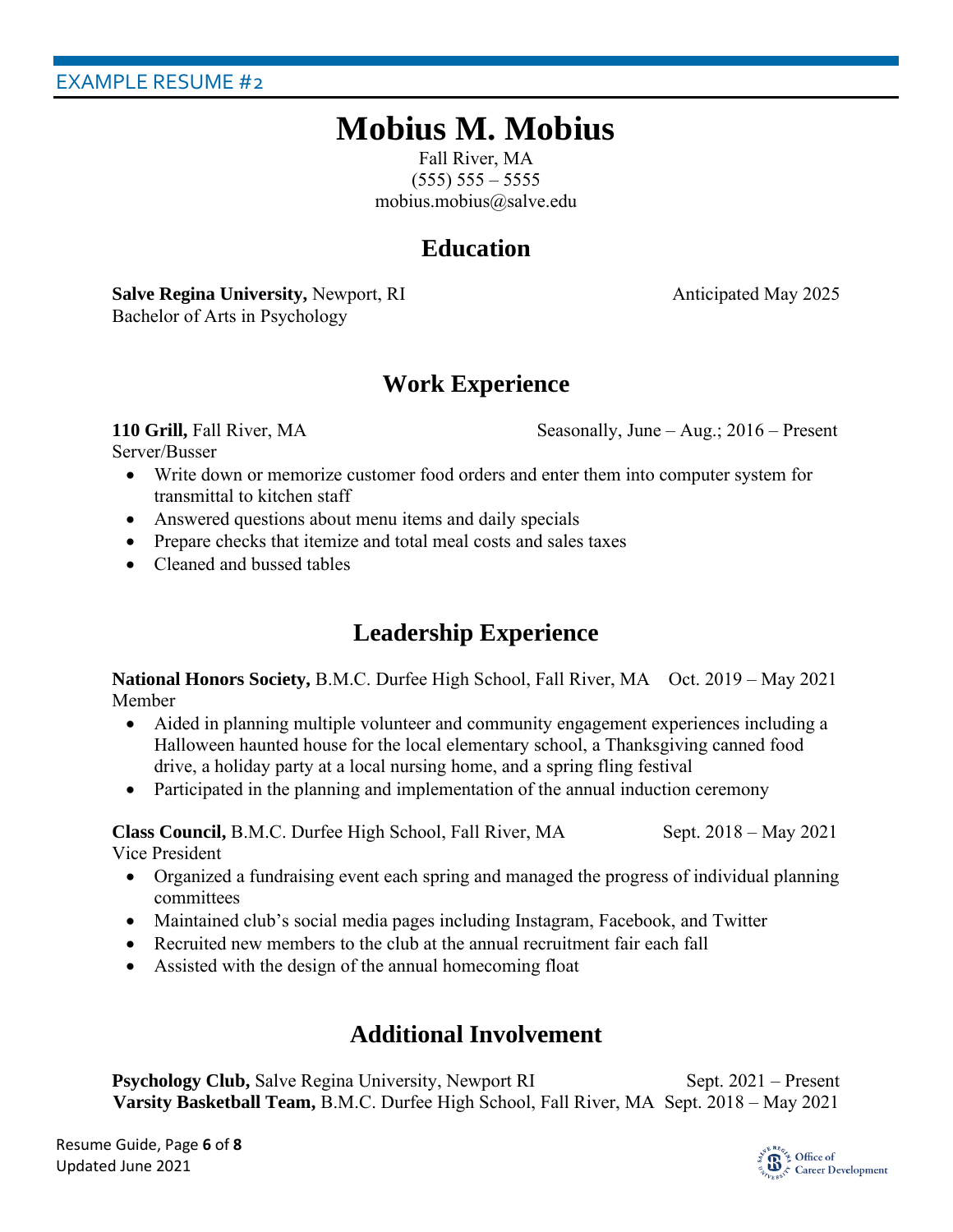# SAVING AND SUBMITTING

**Most jobs will ask for three separate documents, a resume, a cover letter, and a list of 3-5 professional references. These should be saved as separate files on your computer.** Before you submit your documents, you may want to schedule an appointment with someone in the Office of Career Development or stop by during our daily Walk-In Weekday hours to have someone review them. Once your documents are finalized and you're ready to submit your application, be sure to send separate .pdf copies of all of your documents in order to retain your formatting.

### EXAMPLE REFERENCE SHEET

# **CALEB HAAS**

Providence, RI | 401-555-8774 | caleb.haas@salve.edu https://linkedin.com/in/calebhaas

#### **REFERENCES**

#### **Mary Sue Smith**

Grant Officer & Current Internship Supervisor Rhode Island Emergency Management Cranston, RI 401-555-1234 marysue.smith@emi.ri.gov

#### **Dr. Paula Martasian**

Associate Professor of Psychology Salve Regina University Newport, RI 401-341-3187 paula.martsian@salve.edu

#### **Chiquita Baylor**

Director of Student Activities & Former Supervisor Salve Regina University Newport, RI 401-341-2915 chiquita.baylor@salve.edu